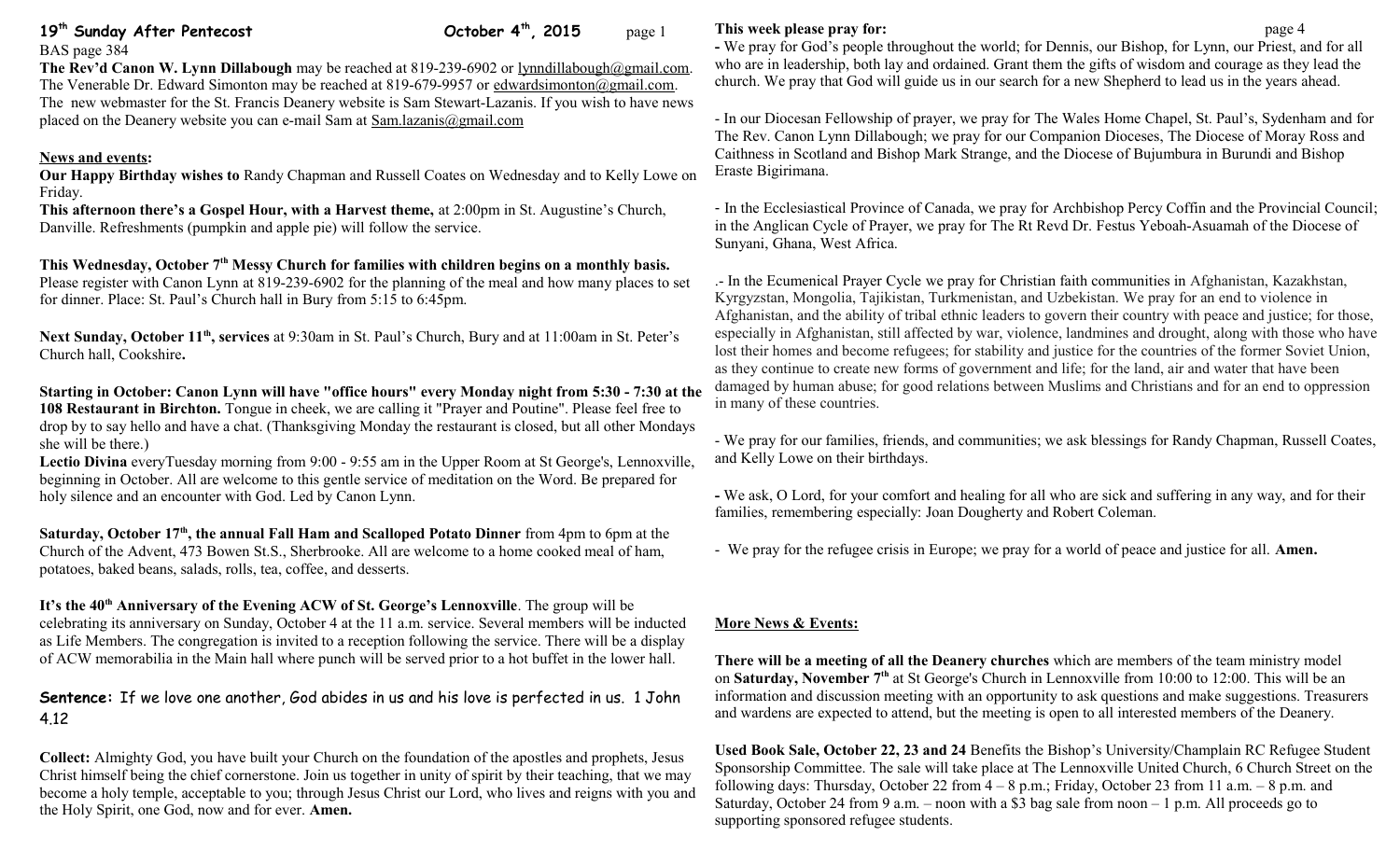**A Reading from the Book of Joel…**<sup>21</sup>Do not fear, O soil; be glad and rejoice, for the Lord has done great things!<sup>22</sup>Do not fear, you animals of the field, for the pastures of the wilderness are green; the tree bears its fruit, the fig tree and vine give their full yield.<sup>23</sup>O children of Zion, be glad and rejoice in the Lord your God; for he has given the early rain for your vindication, he has poured down for you abundant rain, the early and the later rain, as before.<sup>24</sup>The threshing floors shall be full of grain, the vats shall overflow with wine and oil.<sup>25</sup>I will repay you for the years that the swarming locust has eaten, the hopper, the destroyer, and the cutter, my great army, which I sent against you.<sup>26</sup>You shall eat in plenty and be satisfied, and praise the name of the Lord your God, who has dealt wondrously with you. And my people shall never again be put to shame.<sup>27</sup>You shall know that I am in the midst of Israel, and that I, the Lord, am your God and there is no other. And my people shall never again be put to shame. *Joel 2:21-27*

### **Psalm 126 page 885**

**A Reading from the First Letter of Paul to Timothy…**First of all, then, I urge that supplications, prayers, intercessions, and thanksgivings be made for everyone,<sup>2</sup> for kings and all who are in high positions, so that we may lead a quiet and peaceable life in all godliness and dignity.<sup>3</sup>This is right and is acceptable in the sight of God our Saviour,<sup>4</sup>who desires everyone to be saved and to come to the knowledge of the truth.<sup>5</sup>For there is one God; there is also one mediator between God and humankind, Christ Jesus, himself human, <sup>6</sup>who gave himself a ransom for all—this was attested at the right time.<sup>7</sup>For this I was appointed a herald and an apostle (I am telling the truth, I am not lying), a teacher of the Gentiles in faith and truth.<sup>8</sup>I desire, then, that in every place the men should pray, lifting up holy hands without anger or argument. *1Timothy 2:1-8*

**The Holy Gospel of our Lord Jesus Christ according to Matthew…**<sup>24</sup>"No one can serve two masters; for a slave will either hate the one and love the other, or be devoted to the one and despise the other. You cannot serve God and wealth. <sup>25</sup>"Therefore I tell you, do not worry about your life, what you will eat or what you will drink, or about your body, what you will wear. Is not life more than food, and the body more than clothing? <sup>26</sup>Look at the birds of the air; they neither sow nor reap nor gather into barns, and yet your heavenly Father feeds them. Are you not of more value than they? <sup>27</sup>And can any of you by worrying add a single hour to your span of life? <sup>28</sup>And why do you worry about clothing? Consider the lilies of the field, how they grow; they neither toil nor spin,<sup>29</sup>yet I tell you, even Solomon in all his glory was not clothed like one of these.<sup>30</sup>But if God so clothes the grass of the field, which is alive today and tomorrow is thrown into the oven, will he not much more clothe you—you of little faith?<sup>31</sup>Therefore do not worry, saying, 'What will we eat?' or 'What will we drink?' or 'What will we wear?'<sup>32</sup>For it is the Gentiles who strive for all these things; and indeed your heavenly Father knows that you need all these things.<sup>33</sup>But strive 30 years like a donkey, working and carrying the load on his back, then when his children leave home, first for the kingdom of God and his righteousness, and all these things will be given to you as well.<sup>34</sup>"So do not worry about tomorrow, for tomorrow will bring worries of its own. Today's trouble is enough for today. *Matthew 6:24-34* 

**Thanksgiving Thoughts:** "Things great have small beginnings. Every downpour is just a raindrop; every fire is just a spark; every harvest is just a seed; every journey is just a step because without that step there will be no journey; without that raindrop there can be no shower; without that seed there can be no harvest." William Wilberforce

In the beginning there was nothing, and out of nothing you fashioned a universe so vast, so unimaginable that we can only sigh with amazement when we stare upwards on a star-lit night. And within this universe you positioned the earth and populated it, provided for it and designed for it to be a place of beauty. Creator God: **Thank you**

In the beginning there was just potential; the seed within the packet, soil's nutrients, sunshine's warmth, rain clouds gathering. And within the tiny seed all that is our daily bread encoded, primed and ready should it be planted and allowed to grow. Creator God: **Thank you**

In the beginning there was humankind, placed within your garden, made steward, gardener and caretaker of this place of beauty, given responsibilities and the capacity to enjoy. And yet among the seeds we have sown have been weeds and crops of our own choosing, which have not shown fruit or have spread and choked the earth. Creator God: **Forgive us**

Myung Lee reminds us of an old Korean proverb. "If you plant a bean, then you will harvest only beans, not grapes or strawberries." God gave us new life through Jesus Christ and planted special seeds of forgiveness and love in our hearts. What fruit will we bear in our daily lives?"

**Chuckle: God created the donkey and told him:** you will work tireless from sun up to sun down, carrying heavy bags on your back, you'll eat grass, you will not have intelligence and you will live 50 years. You will be a DONKEY!

The donkey answered: I'll be a donkey, but living 50 years is too much, give me only 20 years. And God gave him 20 years.

God created the dog and told him: You will look after the man's house, you will be his best friend, you will eat whatever they give you and you will live 25 years. You will be a DOG!

The dog answered: God, living 25 years is too much, give only 10. God gave him 10 years. God created the monkey and told him: You will jump from branch to branch, you will do silly things, you will be amusing and you will live 20 years.

The monkey answered: God, living 20 years is too much, give me only 10 years. And God agreed. Finally, God created man, and told him: You will be Man, the only rational being on this earth, you will use your intelligence to control other animals, you will dominate the world and you will live for 20 years. The man answered: God, I'll be man, but living 20 years is not enough, why don't you give me the 30 years that the donkey refused, the 20 years that the dog did not want and the 10 years that the monkey refused. That was what God did, and since then, Men live 20 years like a man, then he enters adulthood and spends spends 15 years like a dog, looking after the house and eating whatever is given to him, then he gets into retirement, and spends 10 years like a monkey, jumping from house to house or from children to children, doing silly things to amuse the grandchildren.

**Almost everywhere is walking distance**, if you have the time.

**What happens if** you get scared half to death twice?